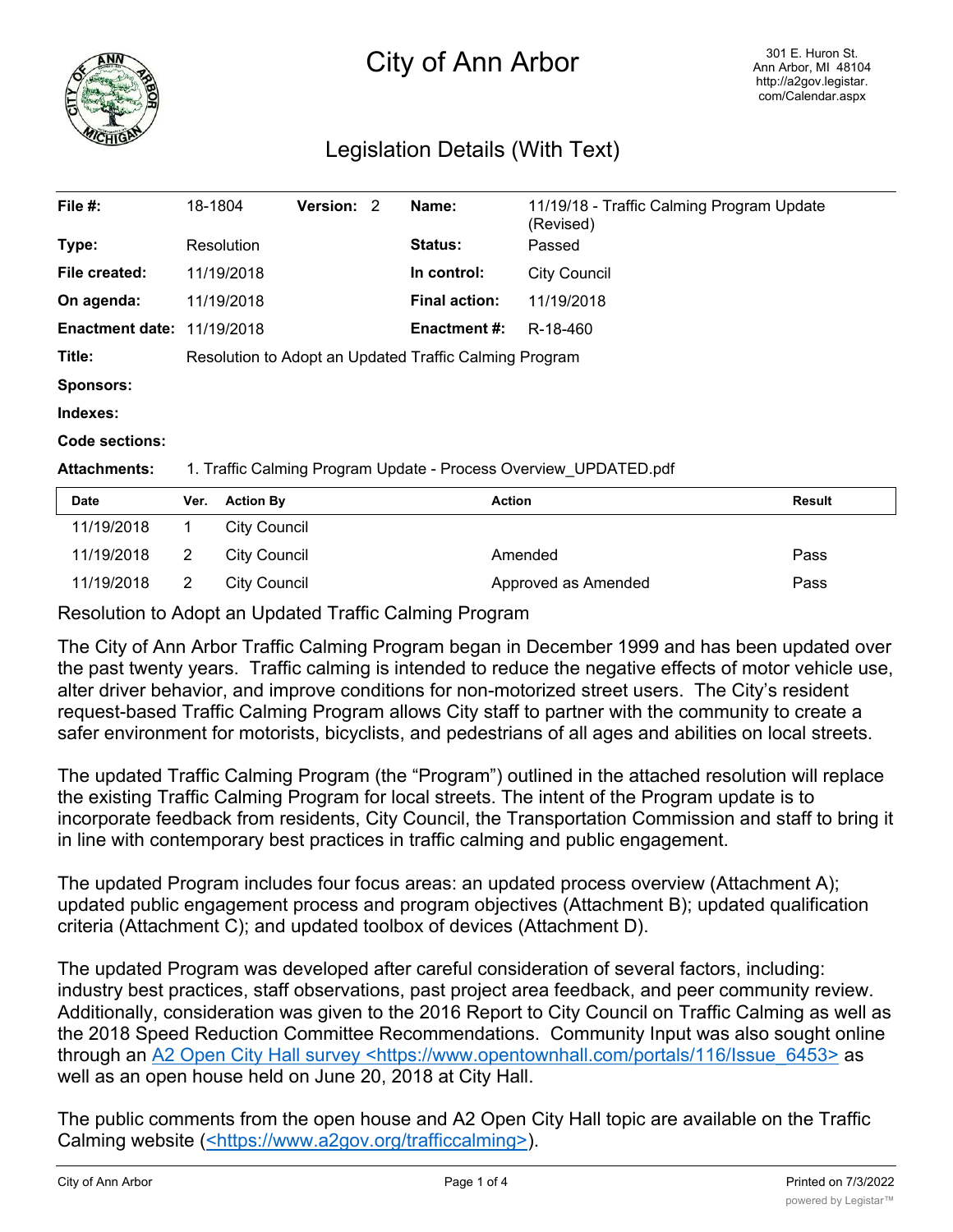Staff worked closely with the Transportation Commission's Traffic Calming Task Force over four meetings in July and August to finalize the Traffic Calming Program revisions and work through details and next steps (Attachment E). The final draft of the updated Program was presented to the Transportation Commission on August 15, 2018; the Commission unanimously recommended approval to City Council.

Highlights of community concerns that are addressed in the program update include:

- · Simplify the 10-step process: Fewer defined steps in the updated Traffic Calming Program simplify the community-facing Program by removing staff action items and maintaining the level of public engagement opportunities.
- · Lower the thresholds for projects to qualify; reduce the qualifying speed criteria: The qualification scoring matrix greatly improves the opportunity for project areas to qualify by providing various non-speed based qualifying parameters and eliminating a minimum speed threshold.
- · Expand the toolbox of devices considered: Devices not previously included in the Traffic Calming Program have been added.
- · Simplify and lower the thresholds for project approval: Changing the final polling thresholds to 50% support from responses received achieves a simpler criterion compared to the previous two-part evaluation criteria. In recent cases where community support was not achieved with the existing Program, support would have been met if a 50% support criteria had been in place.
- · Maintain a high level of public involvement: The existing and proposed Program include an initial questionnaire, two meetings, and a final polling process for each project area. The recommendation to hold meeting #1 as an orientation/workshop is intended to achieve improved community understanding of traffic calming concepts, and allow a more comfortable format for discussion and neighborhood collaboration.

Highlights of public participation in the Program update are provided below:

- · Transportation Commission Speed Reduction Committee 8 meetings and recommendations to amend the existing Traffic Calming Program
- · 20 participants at June 20 Open House
- · 252 responses were registered for the A2 Open City Hall topic
- · 42.5% "solutions driven by community preference rather than data or engineering expertise" is a concern about the Traffic Calming Program
- · 63.2% proposed thresholds for community participation seem reasonable
- · 54.5% proposed community engagement format and strategy seem effective
- 66.4% proposed program objectives capture what they think is important
- · Transportation Commission Traffic Calming Task Force 4 meetings and 9 recommendations
- · Unanimous support from the Transportation Commission accepting the Traffic Calming Task Force recommendations and recommending that City Council approve the revised Traffic Calming Program.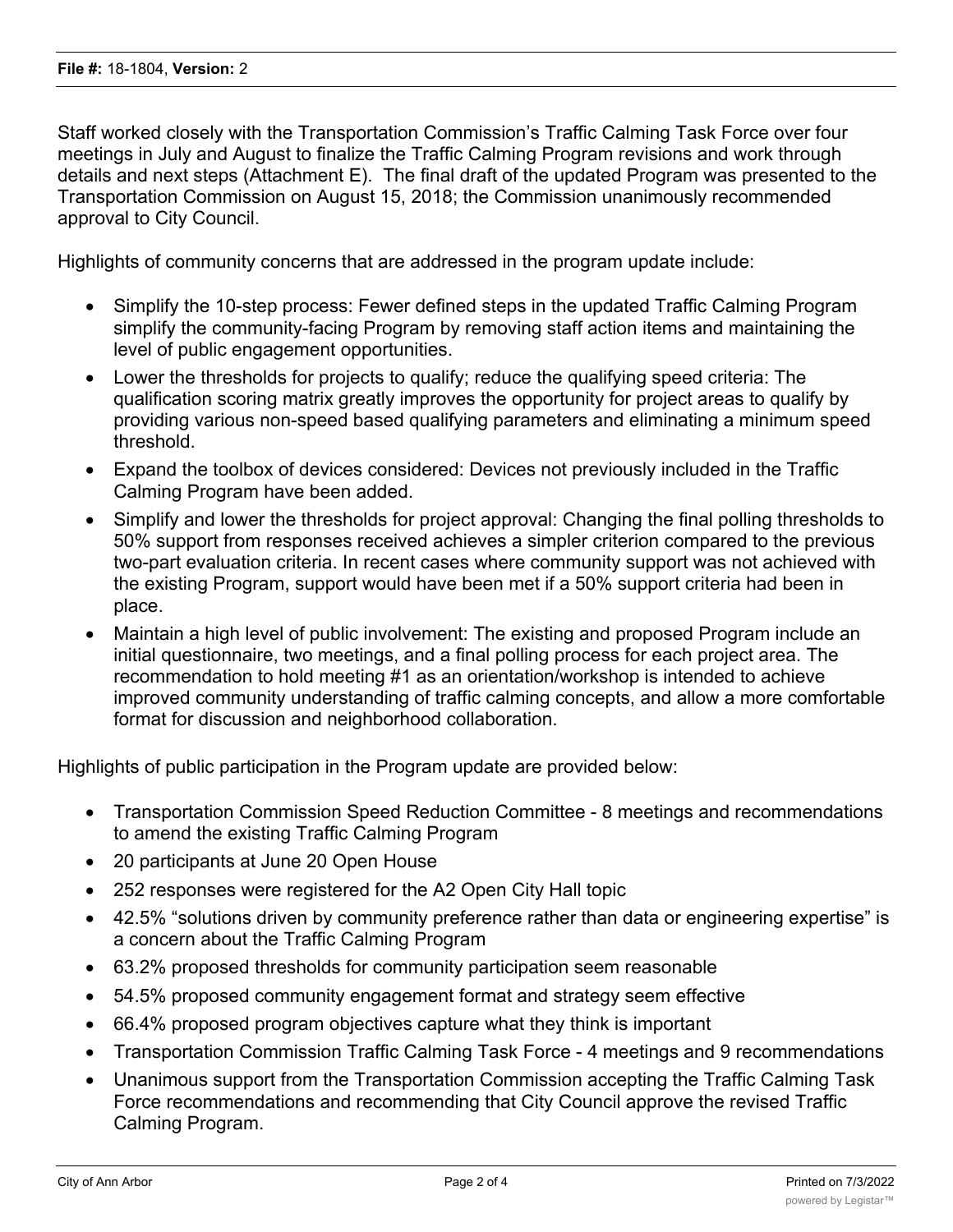City Council considered a prior version of the updated Traffic Calming Program at the October 1, 2018 City Council meeting. City Council denied approval for the updated Traffic Calming Program at this meeting. Comments related to the Traffic Calming Program included the following:

- · Impression that the updated process would reduce the level of public involvement in the Traffic Calming Program.
- · Concern that addressing safety concerns outside of the Traffic Calming Program would not include a separate community engagement effort.
- · Concern that removing City Council approval of individual traffic calming project implementation would remove the voice of City Council.

Comments un-related to the Traffic Calming Program included the following:

- · Concern that the staff response to R-18-275 does not adequately address what was requested in the resolution.
- · Examples of recent street resurfacing or safety improvement projects cited as examples of insufficient community engagement.

In response to the concerns raised about the Traffic Calming Program, the Program materials are now updated to better clarify the rationale and process for addressing demonstrated safety concerns. The process emphasizes that community engagement will be a critical component of addressing safety improvements. Additional language has been modified to emphasize that the Traffic Calming Program applies only to local streets and to emphasize the resident driven nature of the process.

The revised final draft of the updated Program incorporating feedback from the October 1, 2018 City Council meeting was presented to the Transportation Commission on October 17, 2018; the Commission unanimously recommended approval to City Council.

Prepared by: Kayla Coleman, Community Engagement Specialist Raymond Hess, Transportation Manager Nicholas Hutchinson, P.E., City Engineer Reviewed by: Craig Hupy, Public Service Area Administrator Approved by: Howard S. Lazarus, City Administrator Whereas, The City's Traffic Calming Program began in 1999, but has not been substantially updated since 2006;

Whereas, 46 project areas have never qualified for traffic calming under the City's Traffic Calming Program;

Whereas, There is a community desire for greater flexibility in the qualification criteria for the City's Traffic Calming Program;

Whereas, The Transportation Commission formed a Traffic Calming Task Force, which worked with staff to update the Traffic Calming Program;

Whereas, The updated Traffic Calming Program has been developed based on industry best practices, staff observations, past project area feedback, peer community review, the 2016 Traffic